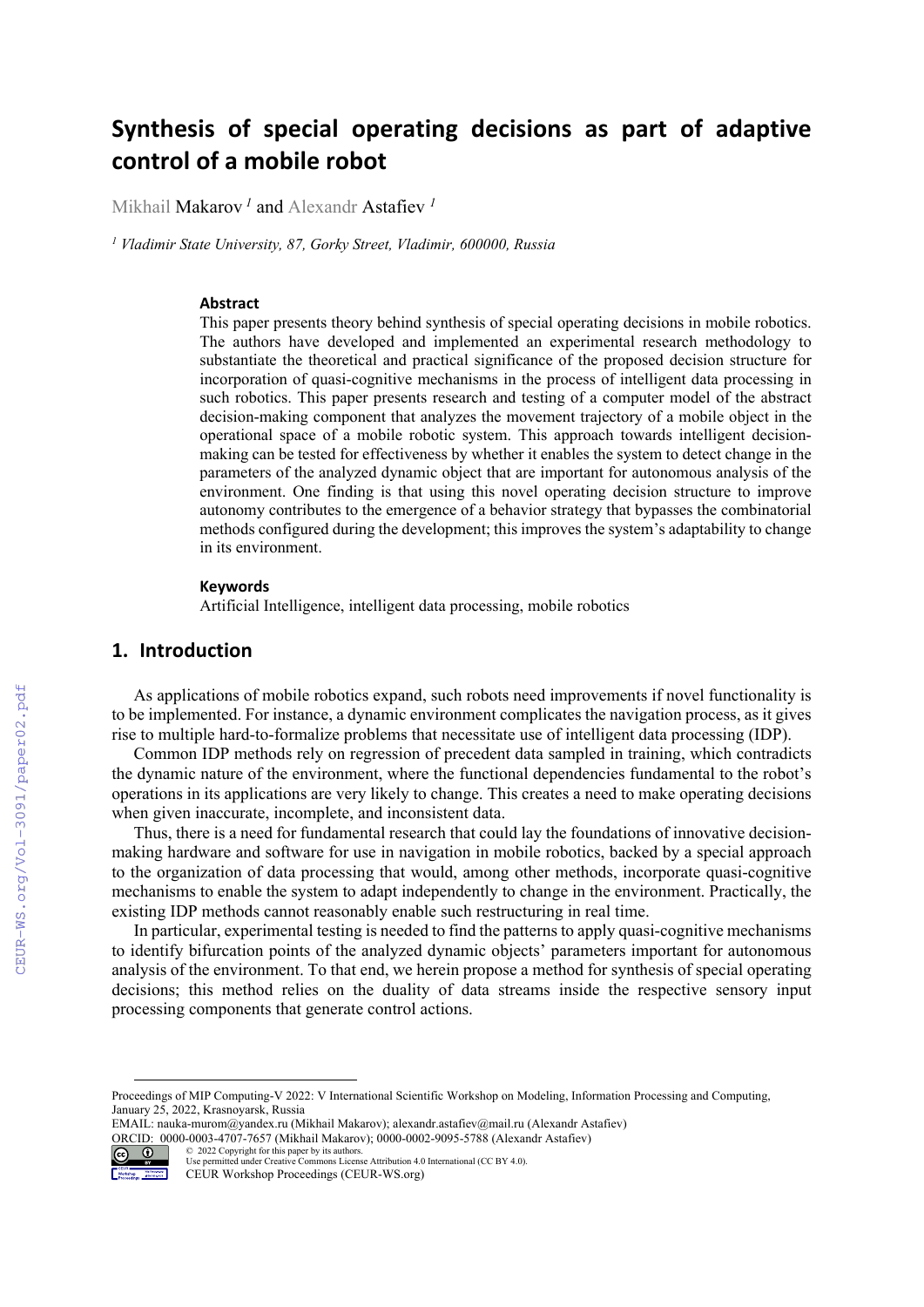### **2. Methods**

Such a system can take two roles when interacting with the physical world: an object or a subject. When it functions as an object, it seeks to solve the applied problem it is intended to solve (which incorporates the global intended function of the system and the set of sequentially resolved local objectives that make the global function), which requires retrieval and further processing of sensory inputs from external sources. We hereinafter refer to such information retrieval as an action that triggers the system's functions. When the system is a subject, it uses the processing outputs to act on the elements of its environment. In the existing IDP paradigm, each of these two interactions is formalized by using vectors of quantitative parameters referred to as inputs and outputs, respectively. We hereinafter refer to the output as the decision. System training process consists in finding strong correlations between these vectors that must be as close as possible to reality.

This research builds upon the authors' concept of decision synthesis, the theoretical wording of which points to the fact that in a changing real environment, no decision can be written as a usual set of instructions in the form of a vector of quantitative parameters found by processing sensory inputs. In a dynamic environment, any decision made only makes sense within its specific context. To that end, we propose developing a novel decision structure where the decision makes part of the behavior strategy the system devises for itself. We assume that such a context could be obtained by applying the principle of information duality.

The principle of duality implies the existence of two independently emerging classes of information that intersect when synthesizing a decision. Class 1 constitutes a formal decision; Class 2 constitutes a strategy that stems from the unique combination of the conditions, under which such formal decision has been synthesized. This is where the proposed approach fundamentally diverts from the conventional methods of today, as the final decision is a set of conditions that uniquely determines the instruction for the robot's actuators rather than one with such properties as objectivity of existence and subjectivity of interpretation.

Let the resolution of each local objective be a discrete step towards the global goal, and let the system be in state *S* at each step. Let the input vector be the impulse that delivers the energy *E* of transition from the state  $S_i$  to a new state  $S_{i+1}$ . The state  $S_i$  is a set of data such as the magnitude of the preceding disturbance *X* that cancels the equilibrium state of the system plus data on how the system could be brought back to the equilibrium, i.e., how to synthesize the response *Y*. The energy of this transition is determined solely by the vector (as in vector algebra) in the configuration space that combines the total population of all possible states. This vector would be correctly referred to as action. Generation of such a vector is a result of information processing within the existing IDP paradigm whose methods find a strong correlation between *Si* and *Si+1*.

In other words, render the configuration space as a 2D plane as shown in Figure 1, where the system moves vertically upwards and receives at each step the energy carried by the impulse from the external environment. Since there is a probability of transition to states arising from suboptimal decisions, minimizing any parameter can be considered the objective function appropriate for the global goal.

 Pursuant to the proposed concept, this system needs to be supplemented with an additional dimension to enable duality. To that end, introduce the new variable *t*. Let us consider a single operation to explain the meaning of this variable. An operation is defined herein as a single instance of the environment acting on the system and the synthesis of the system's decision (response). Duality implies that such an operation is not discrete in form; rather, it is analog and has a pattern. Once the variable *t* is introduced, we can assume that the vector of  $S_i$  to  $S_{i+1}$  transition can follow multiple different trajectories, the shape of which can be considered the qualitative class of information involved in decision synthesis.

## **3. Results**

For experimental research, we used a computer model of the abstract decision-making component that tracks the movement trajectory of a mobile object in the operational space of a mobile robotic system. This component contributes to the autonomous navigation of the robot by collecting data on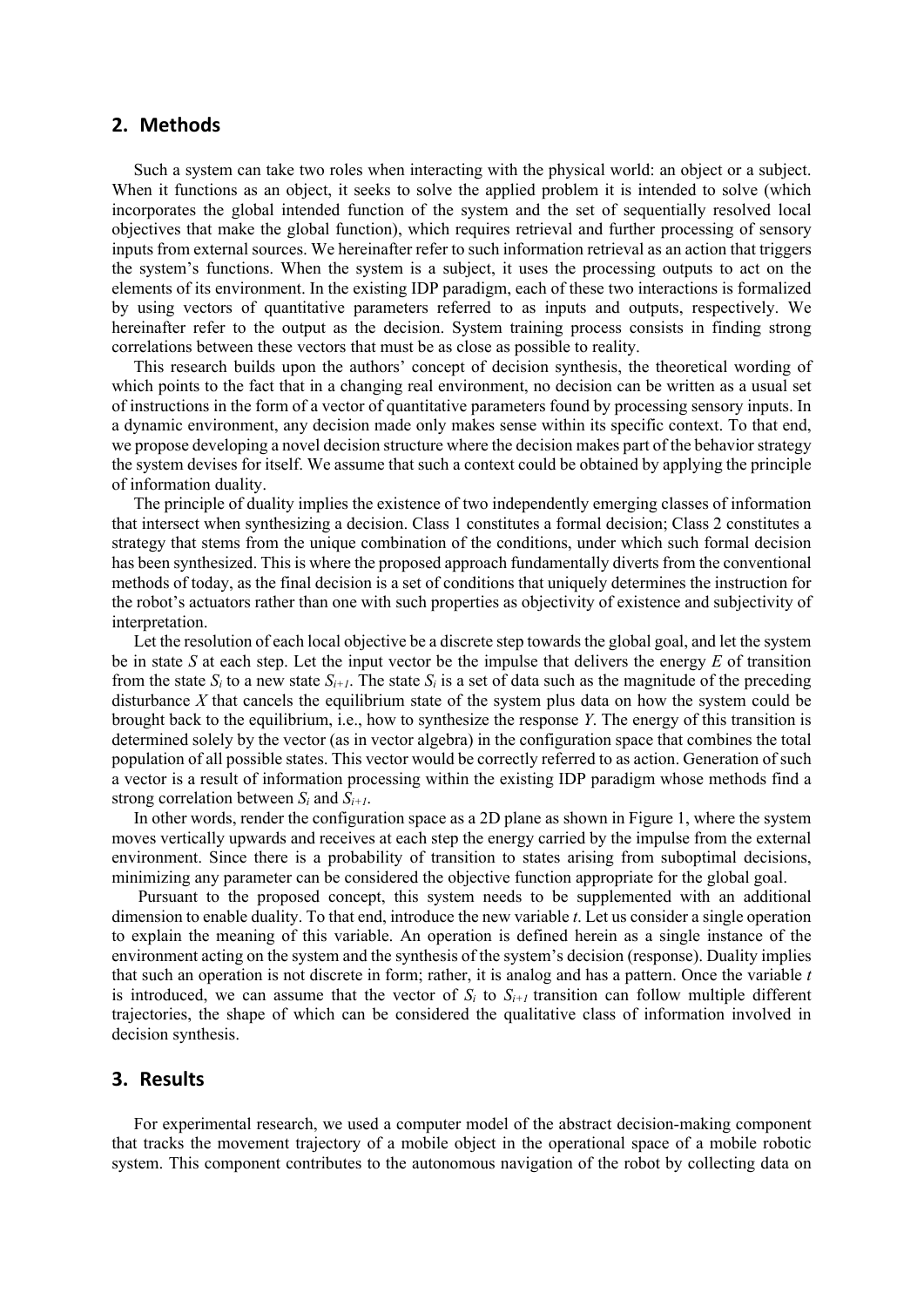the analyzed object, applying image recognition, and sending data generated by input analysis so that the system could produce further instructions.

This computer model is a multilayer sequence-to-one LSTM recurrent neural network developed in MATLAB. Backpropagation of error was used to train the model. Training and test sets were made of the coordinates of seven latest points in the movement trajectory of the analyzed object; speed vector served as the output. Duality principles described above were incorporated in the model during the experiment.

The authors have developed and implemented an experimental research methodology to substantiate the theoretical and practical significance of the proposed decision structure for incorporation of quasicognitive mechanisms in the process of intelligent data processing in decision-making components. The goal of this methodology was to practically confirm the possibility of detecting change in the object's environment by synthesizing a novel decision on the principles of information duality.

Step 1 was to use a simulation model of the analyzed moving object whose trajectory contained four timepoints where the mathematical model of the process changed. All four timepoints contained an image of convergence with the robot with a high risk of crossing the trajectory. Figure 1 illustrates the inputs of experimental conditions.



**Figure 1:** Initial data for the first experiment



**Figure 2:** The results obtained during the first experiment (dependence of the amplitude of cognitive activity on the system at each discrete moment of the considered time interval)

Figure 2 shows output curves. These curves show surges in the activity of the contextual information stream, which in all cases match the timepoints of change in the mathematical models of the analyzed object's movement trajectory.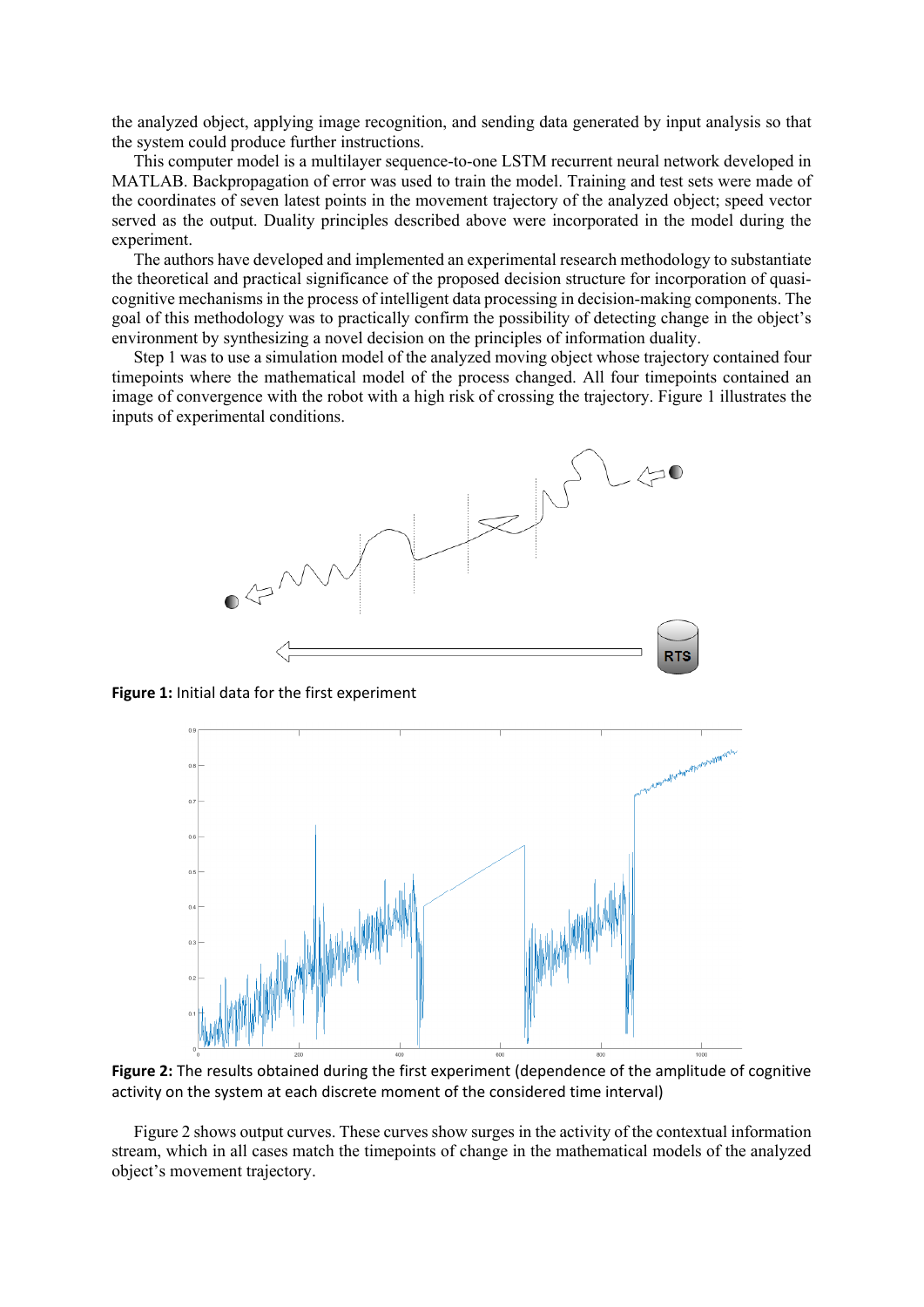Further experiments were carried out with the analyzed object moving away from the robot. This trajectory also contained four arbitrary changes in its mathematical models, see Figure 3.



**Figure 3:** Initial data for the second experiment

Figure 4 shows curves of the contextual information stream outputs that have the same surges of activity matching the timepoints of the mathematical model of the analyzed object's movement trajectory.



**Figure 4:** The results obtained during the second experiment (dependence of the amplitude of cognitive activity on the system at each discrete moment of the considered time interval)

A third scenario of the object's behavior consists in variating the mathematical models of its trajectory to contain convergence, distancing, and escorting vectors. The tested combination of timepoints of trajectory change is shown in Figure 5.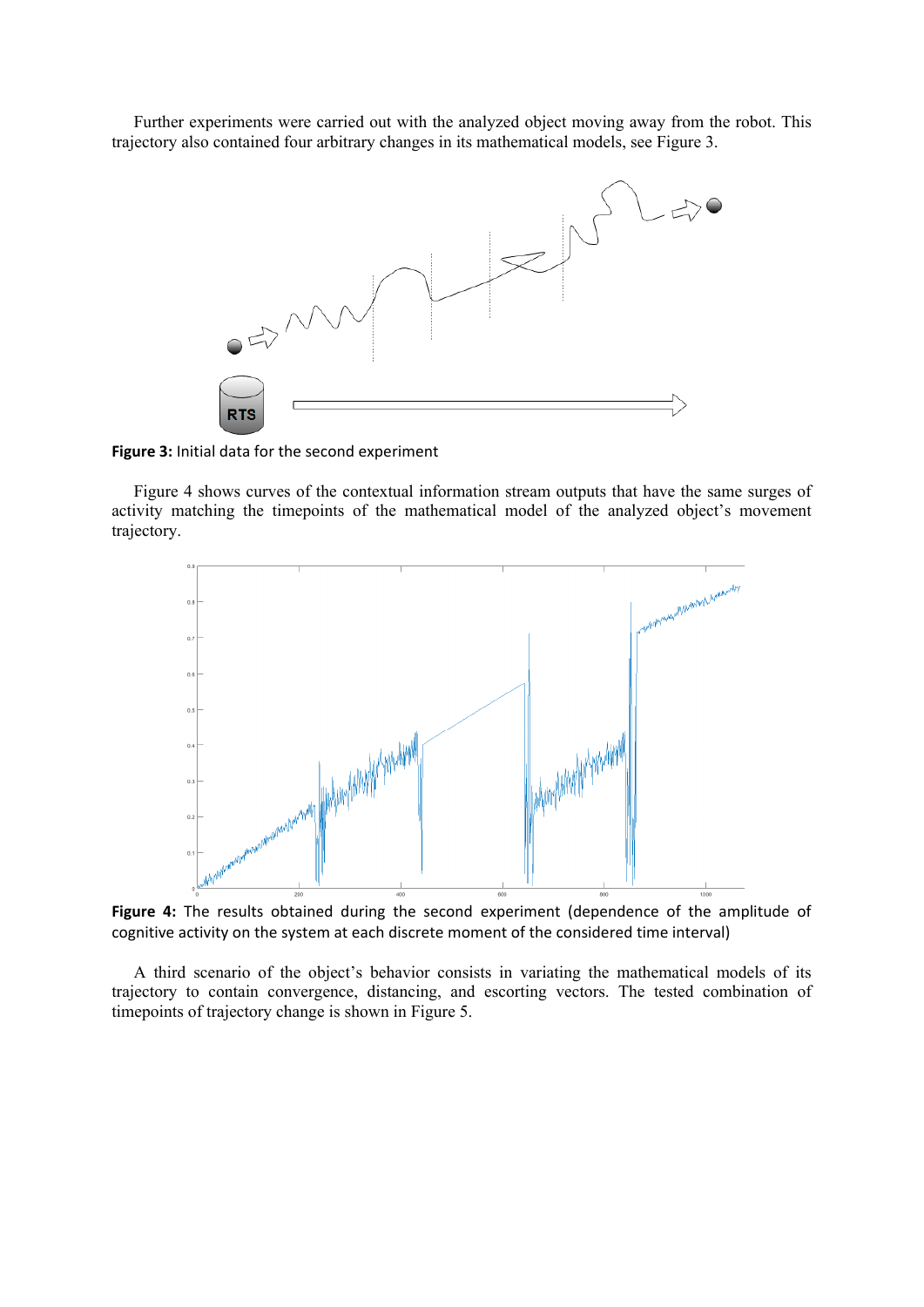

**Figure 5:** Initial data for the third experiment

Figure 6 proves the system's response to the events of interest.

Thus, the results of the three experiments confirm that duality-based decision synthesis can indeed detect change in the environment of the mobile robot and implement elements of adaptive control and autonomous navigation.



**Figure 6:** The results obtained during the third experiment (dependence of the amplitude of cognitive activity on the system at each discrete moment of the considered time interval)

# **4. Conclusions**

The conclusion hereof is that novel quasi-cognitive mechanisms could be implemented within the decision-making components of an autonomous mobile robot, which can produce special decisions to establish an associative link between the robot and its environment. To implement this process with maximum efficiency, natural cognitive semantics shall be developed, as well as an analog and not algorithmically described method shall be developed for the existence of a decision synthesis mechanism capable of finding its hardware implementation when implementing the considered systems as applied devices based on modern electronic components [9, 10].

# **5. Acknowledgements**

The reported study was funded by RFBR, project number 20-07-00951.